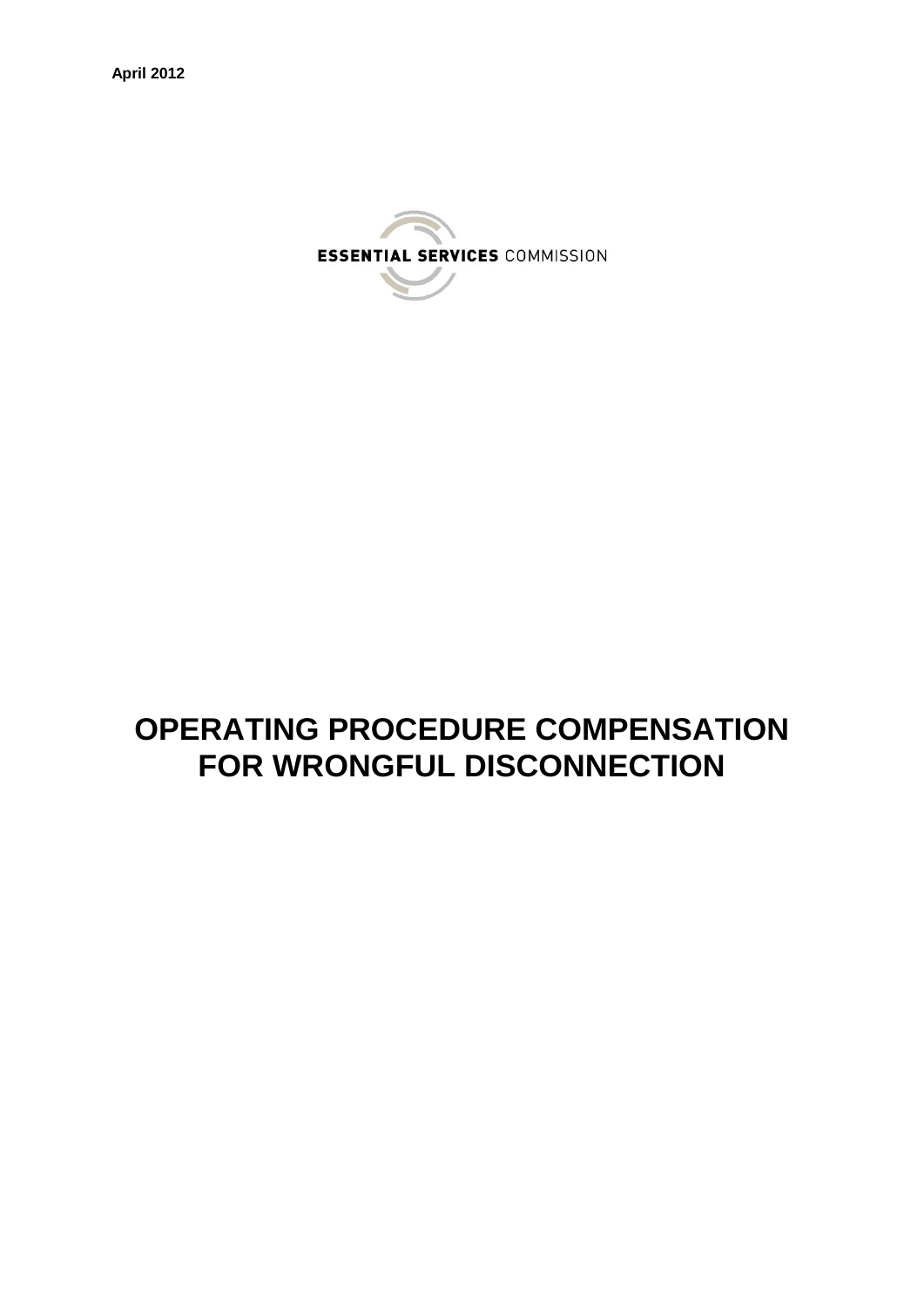## TABLE OF CONTENTS

| 1.1 |                                                        |  |
|-----|--------------------------------------------------------|--|
| 1.2 |                                                        |  |
| 1.3 |                                                        |  |
| 1.4 |                                                        |  |
| 1.5 |                                                        |  |
|     | 2. CIRCUMSTANCES GIVING RISE TO WRONGFUL DISCONNECTION |  |
| 2.1 |                                                        |  |
| 2.2 |                                                        |  |
| 2.3 |                                                        |  |
|     |                                                        |  |
| 3.1 |                                                        |  |
| 3.2 |                                                        |  |
|     | 4. ENQUIRIES AND COMPLAINTS HANDLING BY COMMISSION 3   |  |
| 4.1 |                                                        |  |
| 4.2 |                                                        |  |
|     | 5. ENQUIRIES AND COMPLAINTS HANDLING BY RETAILERS 3    |  |
| 5.1 |                                                        |  |
| 5.2 |                                                        |  |
| 5.3 |                                                        |  |
|     |                                                        |  |
| 6.1 |                                                        |  |
| 6.2 |                                                        |  |
| 6.3 |                                                        |  |
| 6.4 |                                                        |  |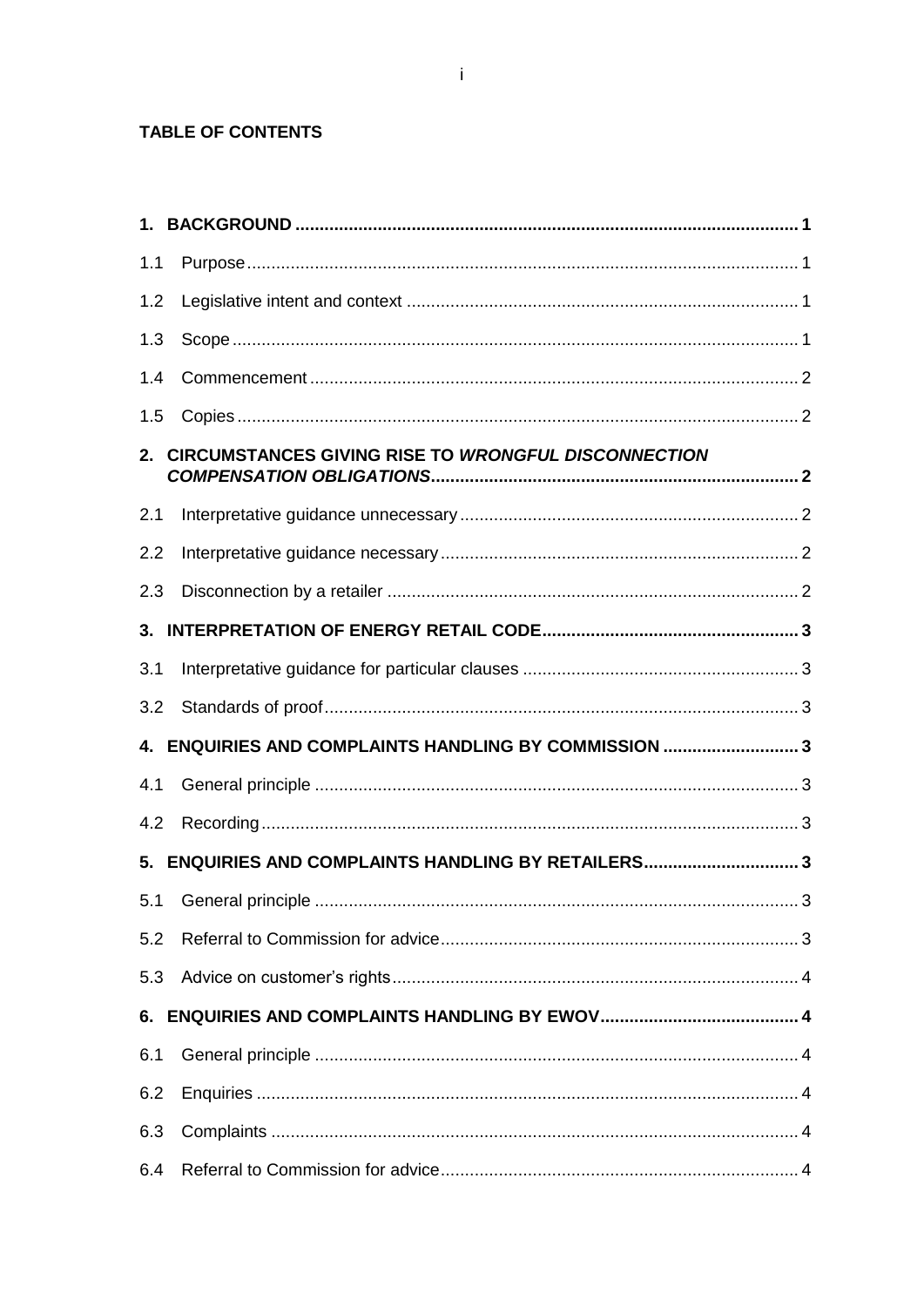| 6.5 |                                                                   |  |
|-----|-------------------------------------------------------------------|--|
|     |                                                                   |  |
| 7.1 |                                                                   |  |
| 7.2 |                                                                   |  |
| 7.3 |                                                                   |  |
| 7.4 |                                                                   |  |
| 8.  |                                                                   |  |
| 9.  |                                                                   |  |
| 9.1 |                                                                   |  |
| 9.2 |                                                                   |  |
| 9.3 |                                                                   |  |
|     | 10. AUDITING OF RETAILERS' RESPONSE TO ENQUIRIES AND COMPLAINTS 6 |  |
|     |                                                                   |  |
|     |                                                                   |  |
|     | APPENDIX A - INTERPRETATION OF ENERGY RETAIL CODE  8              |  |
|     | APPENDIX B - PROOF OF DESPATCH OF NOTICES, PHONE CONTACT AND      |  |
|     |                                                                   |  |
|     |                                                                   |  |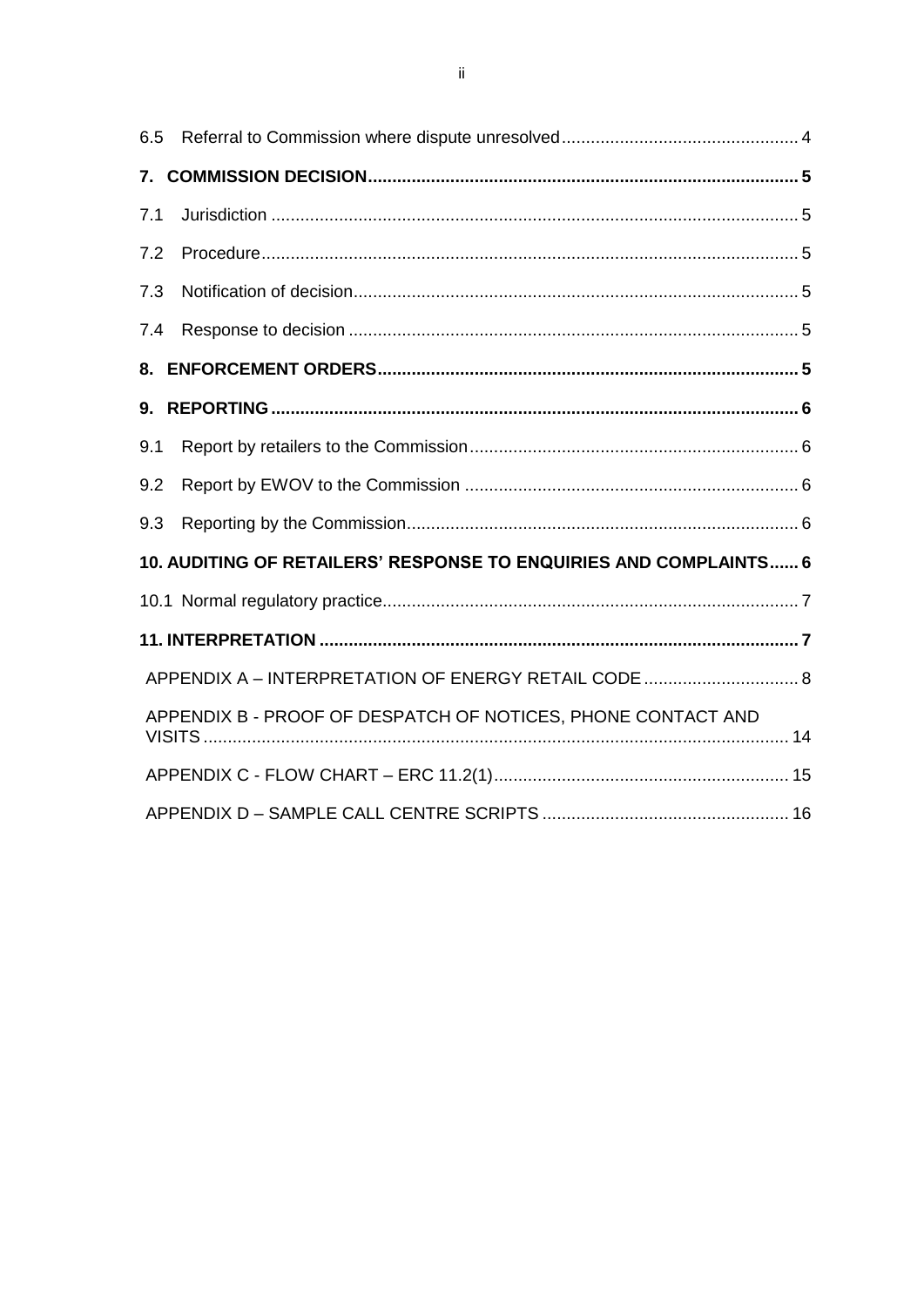# **OPERATING PROCEDURE COMPENSATION FOR WRONGFUL DISCONNECTION**

## <span id="page-3-0"></span>**1. BACKGROUND**

#### <span id="page-3-1"></span>**1.1 Purpose**

This operating procedure has been issued by the Essential Services Commission (the Commission) to assist retailers and the Energy and Water Ombudsman (Victoria) (EWOV) to satisfy the *wrongful disconnection compensation obligations* and to give customers greater assurance about the satisfaction of such obligations. Specifically, this document:

- (a) gives guidance to assist in the interpretation of the Energy Retail Code in order to discern more precisely the *wrongful disconnection compensation obligations*<sup>1</sup>;
- (b) sets out the Commission's view of the appropriate minimum procedures for the handling by retailers and EWOV of relevant enquiries and complaints; and
- (c) pursuant to section 13 of the *Essential Services Commission Act* 2001, states the Commission's proposed procedures for decisions concerning relevant breaches of retail licence conditions and the enforcement of *wrongful disconnection compensation obligations*.

This document is a guide only. Where any inconsistency between the law and the Guideline exists, the law prevails.

#### <span id="page-3-2"></span>**1.2 Legislative intent and context**

The Commission understands the intention in enacting the *wrongful disconnection compensation obligations* was to provide a simple mechanism to compensate small retail customers for the disruption to households and small businesses arising from disconnection which is unfair because a retailer has procured disconnection in breach of its Energy Retail Code obligations. Parliament was also concerned to strengthen retailer compliance with the Code.

The Energy Retail Code is essentially procedural, so it protects customers by seeking to ensure that a proper process is followed for proposed disconnections and that claims of financial incapacity and other hardship are taken into account by retailers. The Commission is particularly concerned that this procedure assists in discerning instances of wrongful disconnection causing material disruption, damage or hardship.

This procedure and the practices it promotes in Appendix A should be regarded as corporate behaviour minimums and not necessarily best practice. Retailers should strive to attain best practice in their handling of disconnections and maintain existing practices where they are more favourable to customers than those in this procedure.

Nothing in this document should affect existing practice in relation to improper or disputed disconnections by distributors.

## <span id="page-3-3"></span>**1.3 Scope**

-

 $1$  The Commission may consider amendments to the Code in light of the experience with this procedure.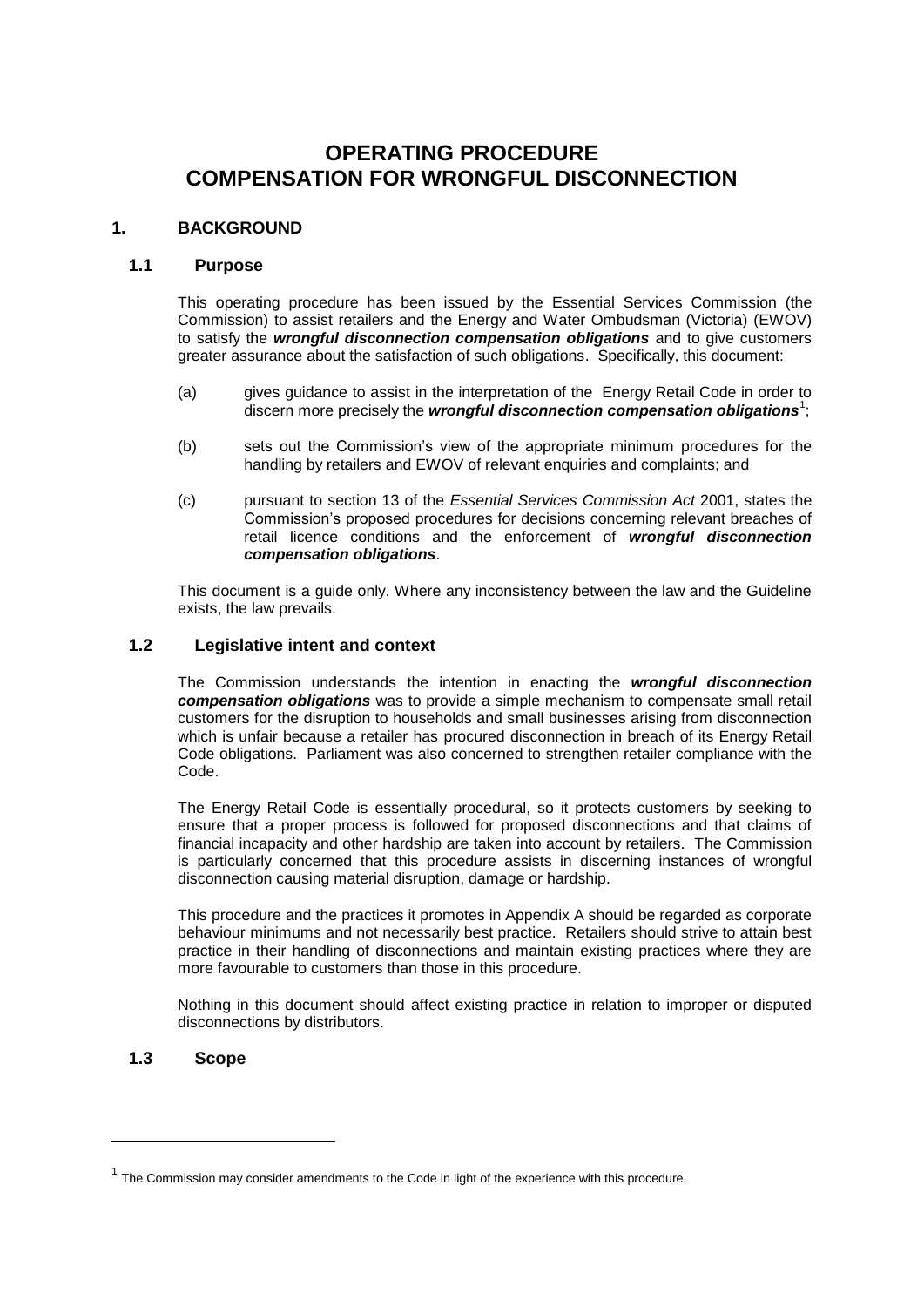This procedure is to apply in respect of circumstances covered by section 40B of the *Electricity Industry Act* 2000 or section 48A of the *Gas Industry Act* 2001. The customers to whom it refers are "relevant customers" within the meaning of the *relevant provisions*, broadly speaking customers with an annual energy consumption of up to 160 MWh of electricity or up to 10,000 GJ of gas.

#### <span id="page-4-0"></span>**1.4 Commencement**

This procedure is to apply to all claims for compensation made by customers, where the initial claim was made after 1 July 2006, arising out of a disconnection of electricity or gas on or after the commencement of the *Energy Legislation (Amendment) Act* 2004 on 8 December  $2004<sup>2</sup>$ 

## **1.5 Wrongful disconnection payments capped**

The *Energy Legislation Amendment (Bushfire Mitigation and Other Matters) Act* 2011 amended the *Electricity Industry Act* 2000 and *Gas Industry Act* 2001 to cap wrongful disconnection payments to \$3500 if the customer does not notify the retailer of the disconnection within 14 days after the disconnection. This amendment came into effect 1 January 2012.

## <span id="page-4-1"></span>**1.6 Copies**

Each retailer must publish a copy of this procedure on its website and make a copy available on request by a customer. The Commission and EWOV will also publish this procedure in the same manner as other regulatory instruments.

## <span id="page-4-2"></span>**2. CIRCUMSTANCES GIVING RISE TO** *WRONGFUL DISCONNECTION COMPENSATION OBLIGATIONS*

## <span id="page-4-3"></span>**2.1 Interpretative guidance unnecessary**

If a retailer disconnects a customer and any of the circumstances listed in section 1 of Appendix A applies, the retailer must pay compensation in accordance with the *relevant provision* and this procedure. The list in Appendix A does not purport to be exhaustive of the circumstances giving rise to *wrongful disconnection compensation obligations*.

#### <span id="page-4-4"></span>**2.2 Interpretative guidance necessary**

If a retailer disconnects a customer and any of the circumstances listed in the first column of section 2 (but not section 1) of Appendix A appears or is alleged by the customer to apply, the retailer or the Commission (as applicable) must consider the circumstances in light of clause 3 of this procedure and determine whether a *wrongful disconnection compensation obligation* exists. If so determined, the retailer must pay compensation in accordance with the *relevant provision* and this procedure. The list in Appendix A does not purport to be exhaustive of the circumstances giving rise to *wrongful disconnection compensation obligations*.

## <span id="page-4-5"></span>**2.3 Disconnection by a retailer**

-

Consistent with clause 36.1 of the Energy Retail Code, a reference in the *relevant provisions* or this procedure to a disconnection by a retailer means a disconnection procured by a retailer. Accordingly:

 $2$  For avoidance of doubt, the Interim Operating Procedure – Compensation for Wrongful Disconnection is to be considered in relation to claims made before 1 July 2006.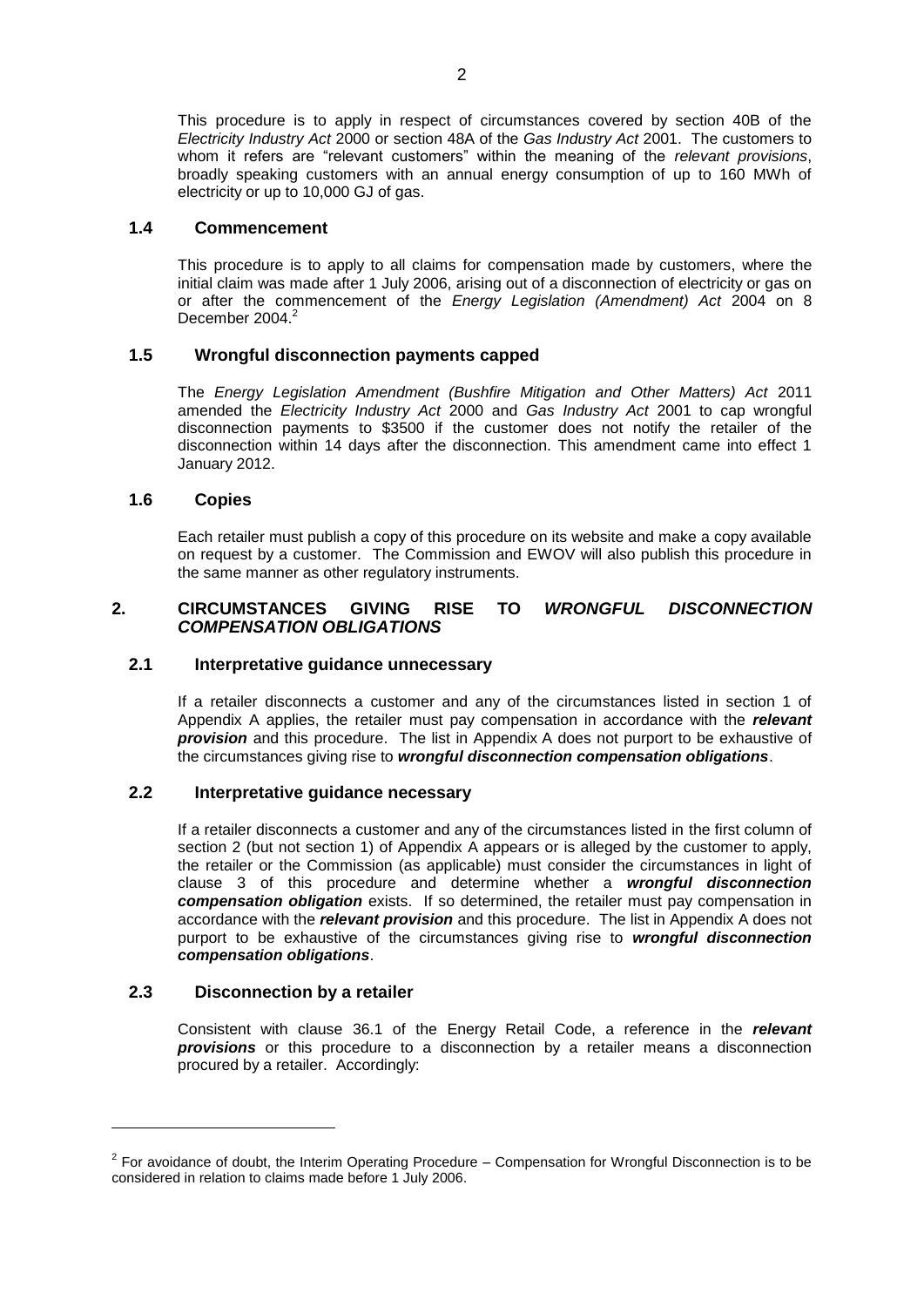- (a) if a disconnection performed by a distributor occurs where the distributor is acting strictly on the retailer's instructions, the retailer has "disconnected" the customer.
- (b) if a disconnection performed by a distributor occurs not in accordance with the instruction to disconnect given by the retailer, the retailer has not disconnected the customer.

## <span id="page-5-0"></span>**3. INTERPRETATION OF ENERGY RETAIL CODE**

## <span id="page-5-1"></span>**3.1 Interpretative guidance for particular clauses**

In assessing the meaning of certain provisions in clauses 11.2, 13.1 or 13.2 of the Energy Retail Code (and equivalent provisions of retailers' terms and conditions of supply which reflect the code), regard must be had to the applicable interpretative guidance in the second column of Appendix A. The guidance given there is not a formal supplement to the Code to be applied in abstract without full regard to the circumstances, nor is it exhaustive (see clauses 5.2 and 6.4).

## <span id="page-5-2"></span>**3.2 Standards of proof**

Where a clause of the Energy Retail Code or the applicable interpretative guidance in Appendix A refers to requirements to give notices or similar documents to a customer or to make contact by telephone, or in person, it will be necessary for a retailer to establish such requirements have been met by demonstrating the matters set out in Appendix B.

## <span id="page-5-3"></span>**4. ENQUIRIES AND COMPLAINTS HANDLING BY COMMISSION**

## <span id="page-5-4"></span>**4.1 General principle**

The Commission will refer any enquiries or complaints received from a customer directly to the retailer concerned<sup>3</sup> or, if the retailer has dealt with a complaint, to EWOV. The Commission will give brief particulars to the retailer or EWOV (as the case may be) of the contact made by the customer.

## <span id="page-5-5"></span>**4.2 Recording**

-

The Commission will keep a record of brief particulars of each complaint received and to whom it has been referred.

## <span id="page-5-6"></span>**5. ENQUIRIES AND COMPLAINTS HANDLING BY RETAILERS**

## <span id="page-5-7"></span>**5.1 General principle**

A retailer must handle a complaint by a customer in accordance with the relevant Australian Standard on Complaints Handling or the "Benchmark for Industry Based Customer Dispute Resolution Schemes' published by the Department of Industry, Tourism and Resources (Cwth).

## <span id="page-5-8"></span>**5.2 Referral to Commission for advice**

A retailer may seek guidance from the Commission on any questions of interpretation of the Energy Retail Code. The Commission will send a copy to EWOV and each retailer, and will publish details of all guidance provided in its annual compliance report.

 $3$  The referral will be to a retailer's "higher level contact" (within the meaning given to those terms by EWOV).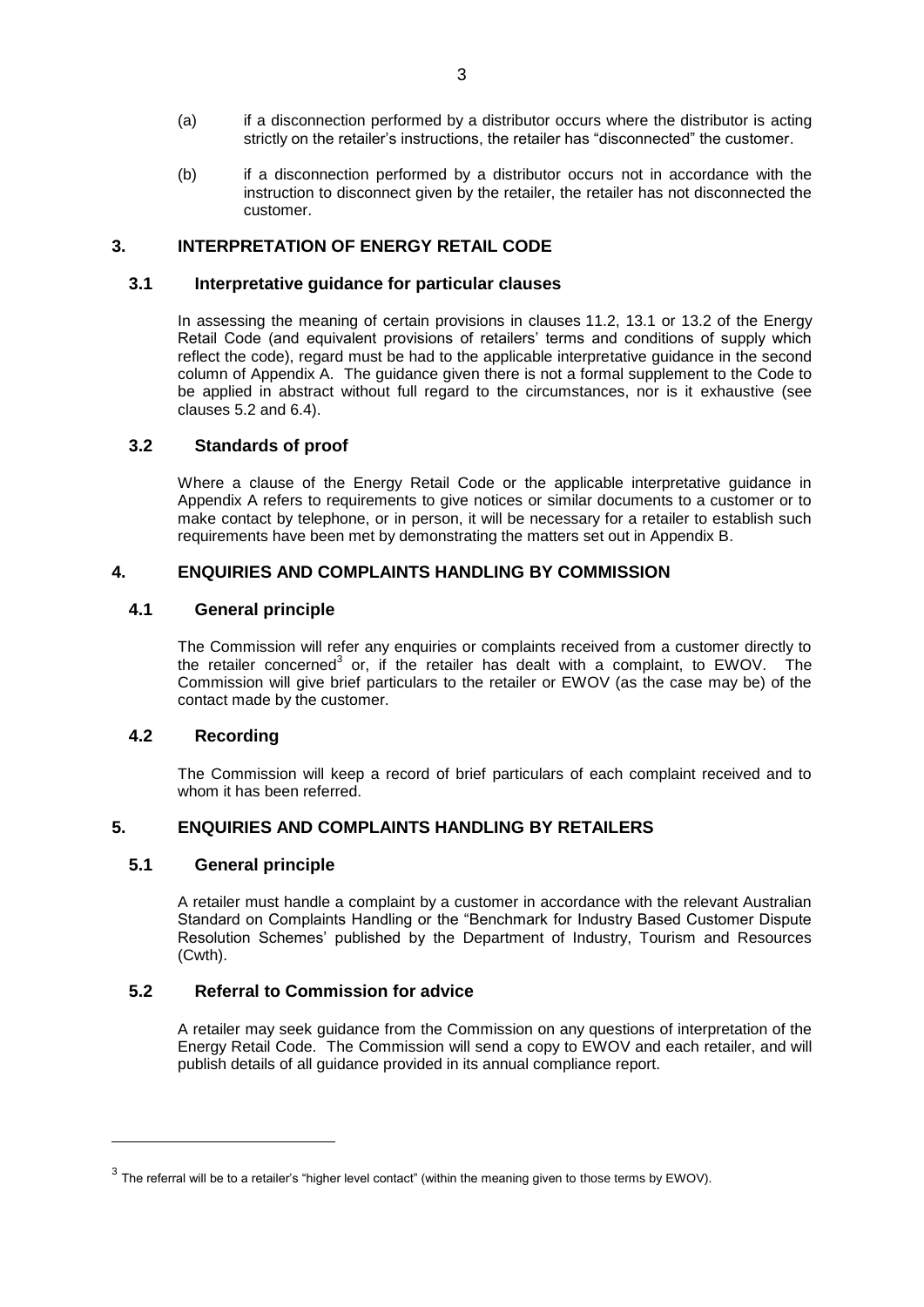## <span id="page-6-0"></span>**5.3 Advice on customer's rights**

When a retailer responds to a customer's complaint, the retailer must inform the customer:

- (a) that the customer has a right to raise the complaint to a higher level within the retailer's management structure; and
- (b) if, after raising the complaint to a higher level the customer is still not satisfied with the retailer's response, the customer has a right to refer the complaint to EWOV or other relevant external dispute resolution body. That information must be given in writing and include details on how to contact EWOV.

## <span id="page-6-1"></span>**6. ENQUIRIES AND COMPLAINTS HANDLING BY EWOV**

## <span id="page-6-2"></span>**6.1 General principle**

The Commission expects that EWOV will handle enquiries and complaints about alleged wrongful disconnection in accordance with EWOV's usual procedures, except to the extent otherwise provided below.<sup>4</sup>

## <span id="page-6-3"></span>**6.2 Enquiries**

EWOV should refer all wrongful disconnection enquiries to a retailer's "higher level contact" (within the meaning given to those terms by EWOV). The retailer must ensure that the customer is contacted in accordance with EWOV's case handling procedures for discussion of the matter.

## <span id="page-6-4"></span>**6.3 Complaints**

-

EWOV should handle all wrongful disconnection complaints (including unresolved enquiries) as "level 1 complaints" (within the meaning given to that term by EWOV). As such, EWOV will require the retailer to reconnect the customer in accordance with EWOV's current procedure for disconnection complaints, pending the outcome of EWOV's investigation. EWOV will endeavour to resolve complaints to the satisfaction of both parties $5$ .

## <span id="page-6-5"></span>**6.4 Referral to Commission for advice**

Consistent with clause 6.4 of the EWOV Charter, EWOV should seek guidance from the Commission on any questions of interpretation of the Energy Retail Code or retailers' terms and conditions of supply. The Commission will send a copy to each retailer and publish details of guidance provided in its annual Compliance Report.

## <span id="page-6-6"></span>**6.5 Referral to Commission where dispute unresolved**

Where EWOV is unable to resolve a claim for the wrongful disconnection compensation payment with the agreement of the parties, EWOV must refer the claim to the Commission for a decision in accordance with clause 7 of this procedure.

Before making such a referral EWOV must fully investigate the complaint and on making the referral must give the Commission and each party a written report setting out all relevant information which may assist the Commission to make its decision and any other available information about any potential or actual breach of a regulatory obligation by the retailer.

 $<sup>4</sup>$  This means those arrangements as agreed between EWOV and the retailers from time-to-time.</sup>

<sup>&</sup>lt;sup>5</sup> Consistent with the usual application of EWOV's normal case-handling procedures, EWOV's ability to do so quickly and efficiently will be assisted by the retailer promptly returning all completed documentation required by EWOV.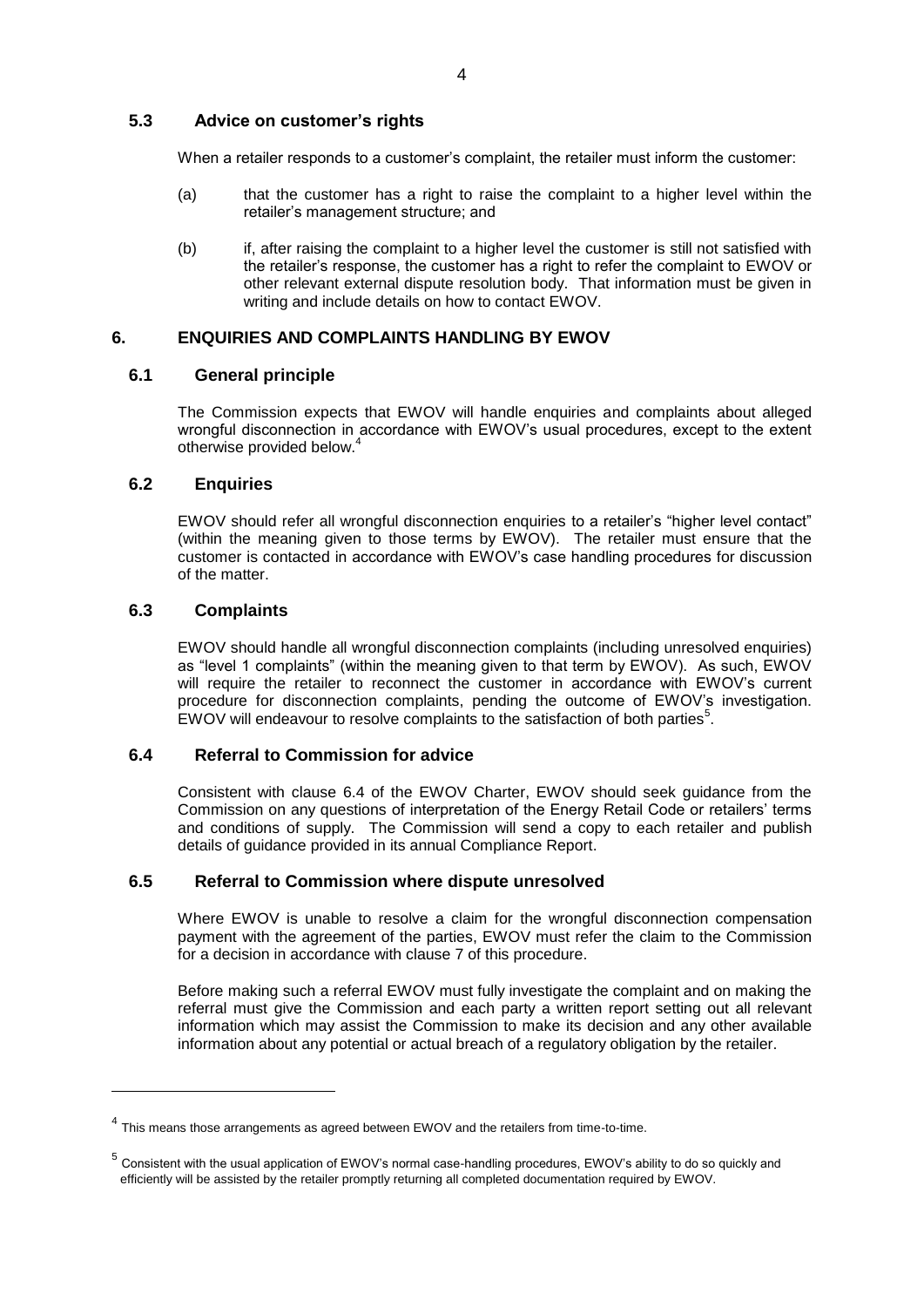A referral to the Commission under this clause does not authorise or require the Commission to review EWOV's complaint handling or dispute resolution process or deliberations and does not prevent EWOV dealing immediately with aspects of a customer's complaint other than the question of a *wrongful disconnection compensation obligation.*

## <span id="page-7-0"></span>**7. COMMISSION DECISION**

## <span id="page-7-1"></span>**7.1 Jurisdiction**

The Commission may investigate and make a decision on an alleged breach of the retail licence condition constituted by a *relevant provision* upon referral by EWOV or of its own motion.

## <span id="page-7-2"></span>**7.2 Procedure**

The Commission (or a single Commissioner as delegate of the Commission) will:

- (a) consider any applicable written report by EWOV;
- (b) allow each of the customer and the retailer to make a written submission and to meet with the Commission to make representations;
- (c) appoint a staff member to further investigate the allegation and report to the Commission;
- (d) generally conduct its proceedings in a way which is fair to the retailer and the customer;
- (e) with the co-operation of the parties, make a decision on an alleged breach within 20 business days, unless the matter is unusually complex; and
- (f) take into account the advice of expert advisors (comprising persons experienced in consumer affairs and law) if it requires the advice of advisors in the particular case.

The Commission does not anticipate customers or retailers requiring legal representation (but would consider a request to do so in unusually complicated matters).

## <span id="page-7-3"></span>**7.3 Notification of decision**

The Commission will immediately advise EWOV, the customer and the retailer in writing of its decision under clause 7 of this procedure, and will seek confirmation by the retailer that it will promptly rectify any contravention of the licence condition. The Commission will publish on its website a copy of its decision.

## <span id="page-7-4"></span>**7.4 Response to decision**

The Commission will give the retailer 5 business days after receipt of its communication in clause 7.3 in which to confirm that it has rectified any contravention or will rectify any contravention with details of when and how it will rectify the contravention.

## <span id="page-7-5"></span>**8. ENFORCEMENT ORDERS**

Without limiting the Commission's powers under section 53 of the *Essential Services Commission Act* 2001, the Commission will serve a provisional order requiring a retailer to satisfy its *wrongful disconnection compensation obligation* if the retailer does not promptly give the Commission the confirmation which the Commission seeks under clause 7.4 of this procedure, or if the retailer does not fulfil its commitment to rectify the breach, the Commission may use the powers available to it under sections 53 and 54 of the *Essential*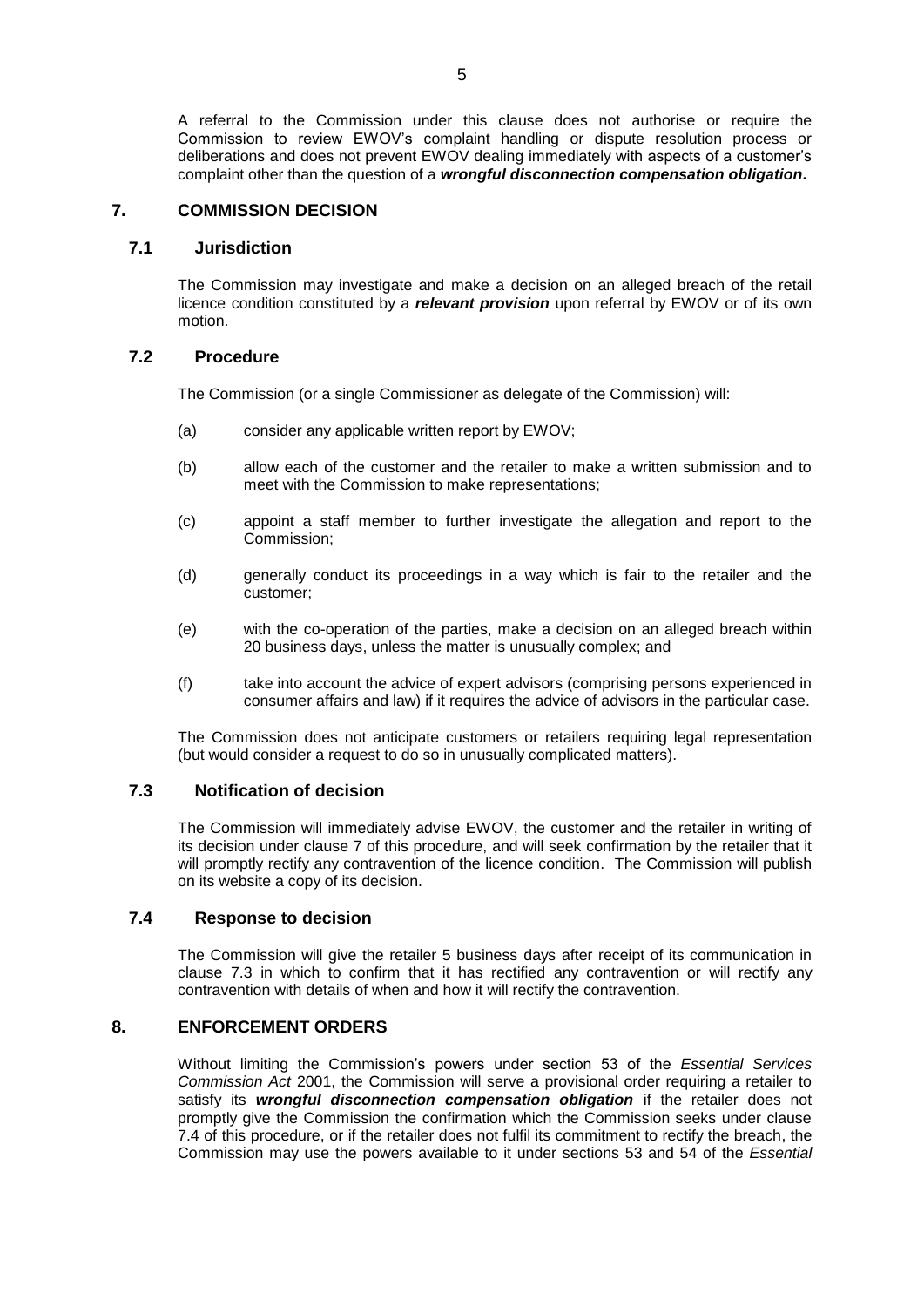*Services Commission Act* 2001 to ensure that *wrongful disconnection compensation* **obligations** are met.

## <span id="page-8-0"></span>**9. REPORTING**

## <span id="page-8-1"></span>**9.1 Report by retailers to the Commission**

Retailers must report to the Commission within 20 business days of the end of each calendar quarter:

- All instances where wrongful disconnections have been detected and compensation has been paid, together with the reasons for the wrongful disconnections;
- Enquiries, including those referred by EWOV and the ESC to be identified separately, and complaints received directly about disconnections and the decisions made, identifying:
	- The numbers where wrongful disconnections occurred, including reasons for wrongful disconnections, and the amount of compensation paid;
	- The numbers where wrongful disconnections did not occur.

## <span id="page-8-2"></span>**9.2 Report by EWOV to the Commission**

EWOV must report to the Commission within 10 business days of the end of each month:

- The total number of actual disconnection cases received;
- The number of actual disconnection cases received as enquiries and referred to a Higher Level Contact;
- The number of actual disconnection cases received as Level 1 Complaints for investigation;
- The number per retailer;
- The number of each case type per retailer ("Enquiry RHL" or "Received as Level 1 Complaints");
- The number of actual disconnection cases where wrongful disconnection compensation was paid by the retailer (before a decision by the Commission); and
- If requested by the Commission, the EWOV case reference number.

## <span id="page-8-3"></span>**9.3 Reporting by the Commission**

The Commission will record and publish:

- Guidance given to EWOV under clause 6.4 of this procedure, not identifying customer details;
- Decisions made under clause 7 of this procedure; and
- Information received from retailers in accordance with clause 9.1.

## <span id="page-8-4"></span>**10. AUDITING OF RETAILERS' RESPONSE TO ENQUIRIES AND COMPLAINTS**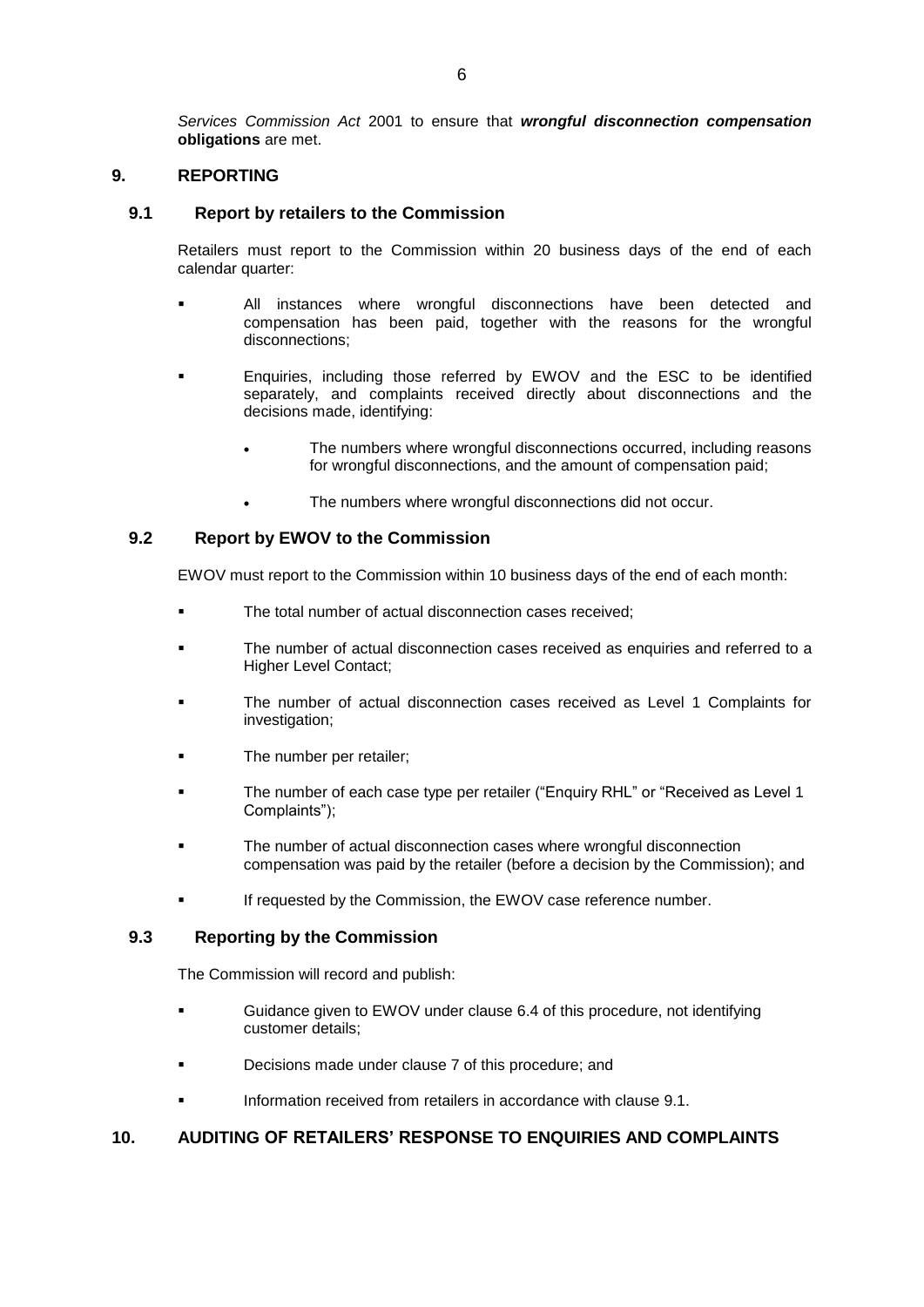## <span id="page-9-0"></span>**10.1 Normal regulatory practice**

The Commission will audit each retailer's compliance with its *wrongful disconnection compensation obligations* generally and the reports received under clause 9.1 in particular as part of the Commission's normal regulatory audit program. The Commission may also conduct other such audits on an ad hoc basis if the Commission believes the audit is warranted, in which case it would take place in accordance with the Commission's usual procedures for a regulatory audit.

## <span id="page-9-1"></span>**11. INTERPRETATION**

Terms defined in the *relevant provisions* or in the Energy Retail Code will have the same meanings when used in this procedure. Also:

*relevant provision* means section 40B of the *Electricity Industry Act* 2000 or section 48A of the *Gas Industry Act* 2001.

*wrongful disconnection compensation obligation* means an obligation on a retailer to make a payment to a customer under a *relevant provision*.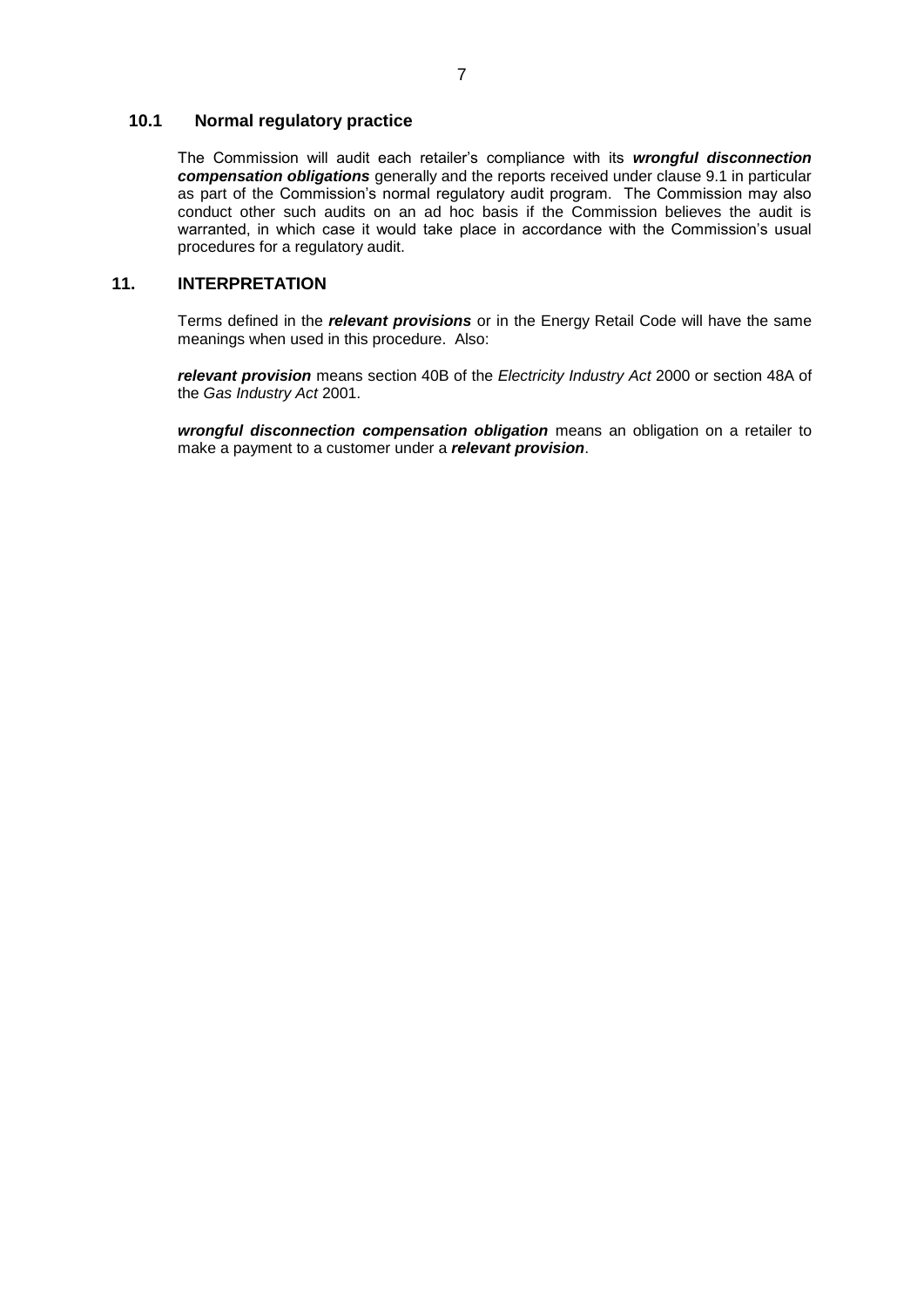## **APPENDIX A – INTERPRETATION OF ENERGY RETAIL CODE**

**Note that this list does not purport to be exhaustive of the circumstances giving rise to wrongful disconnection compensation obligations**

<span id="page-10-0"></span>

|     | <b>WRONGFUL DISCONNECTION CIRCUMSTANCES</b>                                                                                            | <b>CODE INTERPRETATIVE GUIDANCE</b> |
|-----|----------------------------------------------------------------------------------------------------------------------------------------|-------------------------------------|
|     | 1. Compensation must be paid if disconnection occurs in the following<br>circumstances:                                                | No interpretation required.         |
| (a) | unpaid bill relates to a different supply address than the supply<br>address disconnected (ERC 13.1).                                  |                                     |
| (b) | unpaid bill was from first instalment plan with that retailer (ERC<br>$13.1(a)$ ).                                                     |                                     |
| (c) | insufficient time elapsed before reminder notice (ERC 13.1).                                                                           |                                     |
| (d) | delivery or content of reminder notice not in accordance with stated<br>requirements (ERC 13.1(b)).                                    |                                     |
| (e) | insufficient time elapsed before disconnection warning (ERC<br>$13.1(b)$ ).                                                            |                                     |
| (f) | delivery or content of disconnection warning not in accordance with<br>stated requirements (ERC 13.1(b)).                              |                                     |
| (g) | customer has given reasonable assurance of willingness to pay and<br>not yet dishonoured assurance (ERC 13.1(1)).                      |                                     |
| (h) | customer's meter inaccessible for less than 3 readings (ERC 13.3).                                                                     |                                     |
| (i) | customer's meter inaccessible but retailer not complied with required<br>communications (ERC 13.3).                                    |                                     |
| (j) | acceptable identification or refundable advance sought and actually<br>given (ERC 13.4).                                               |                                     |
| (k) | disconnection sooner than a customer requested (ERC 13.5).                                                                             |                                     |
| (1) | documentary evidence of retailer's assessment of capacity to pay<br>(where required) not given (ERC 11.2(2)).                          |                                     |
| (m) | failure to provide (where required) information on concessions,<br>energy efficiency and financial counselling (ERC 11.2(4)).          |                                     |
| (n) | customer's debt was less than the 'minimum disconnection amount',<br>as defined in the confidential version of the Commission's Credit |                                     |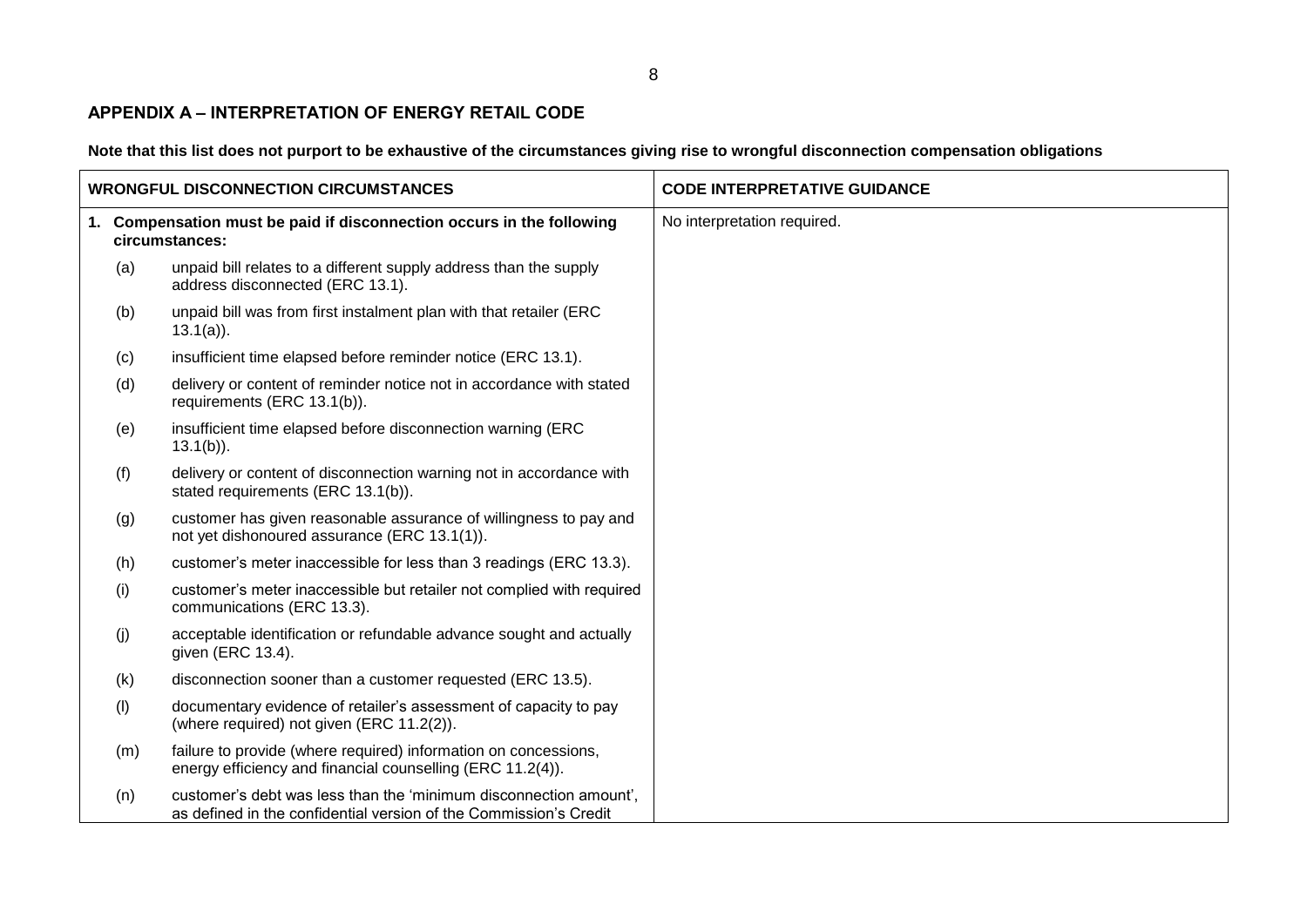|     | <b>WRONGFUL DISCONNECTION CIRCUMSTANCES</b>                                                                                                                                                                                                                                | <b>CODE INTERPRETATIVE GUIDANCE</b>                                                                                                                                                                                                                                                                                                                                                                                    |
|-----|----------------------------------------------------------------------------------------------------------------------------------------------------------------------------------------------------------------------------------------------------------------------------|------------------------------------------------------------------------------------------------------------------------------------------------------------------------------------------------------------------------------------------------------------------------------------------------------------------------------------------------------------------------------------------------------------------------|
|     | Assessment Guidelines (ERC 14(a)).                                                                                                                                                                                                                                         |                                                                                                                                                                                                                                                                                                                                                                                                                        |
| (o) | customer has made a complaint directly related to the non-payment<br>of the bill to EWOV or another external dispute resolution body and<br>the complaint remains unresolved (ERC 14(a)).                                                                                  |                                                                                                                                                                                                                                                                                                                                                                                                                        |
| (p) | customer has formally applied for a Utility Relief Grant and a decision<br>on the application has not yet been made (ERC 14(a)).                                                                                                                                           |                                                                                                                                                                                                                                                                                                                                                                                                                        |
| (q) | the only charge the customer has not paid is a charge not for the<br>supply or sale of energy (ERC 14(a)).                                                                                                                                                                 |                                                                                                                                                                                                                                                                                                                                                                                                                        |
| (r) | the customer's supply address is registered as a life support<br>machine supply address (electricity) or medical exemption supply<br>address (gas) (ERC 14(b)).                                                                                                            |                                                                                                                                                                                                                                                                                                                                                                                                                        |
| (s) | disconnection (not requested by the customer) occurs outside of the<br>hours allowed for under the ERC (ERC 14(c)).                                                                                                                                                        |                                                                                                                                                                                                                                                                                                                                                                                                                        |
| (t) | the retailer procures the disconnection of the wrong address (i.e.,<br>gives the distributor the wrong address). (Note that this applies only<br>when a contractual relationship exists between the retailer and the<br>customer).                                         |                                                                                                                                                                                                                                                                                                                                                                                                                        |
|     | 2. Compensation may be appropriate if disconnection occurred in the<br>following circumstances (which must be considered in light of the full<br>circumstances):                                                                                                           |                                                                                                                                                                                                                                                                                                                                                                                                                        |
| (a) | disconnection occurs where the retailer has not considered whether<br>the customer is experiencing repeated payment difficulties in paying<br>the bills or requires payment assistance and does not take steps to<br>assess the customer's capacity to pay (ERC 11.2 (b)). | In determining whether a customer is experiencing repeated difficulties in paying<br>their bills or requires payment assistance, a retailer should have regard to all<br>circumstances, including whether the customer has received a number of<br>disconnection notices, whether the customer has had a number of failed payment<br>plans, a series of URGS referrals and/or a number of dishonoured cheques.         |
| (b) | no response or inadequate response to customer enquiry on<br>financial assistance following disconnection warning (ERC 11.2).                                                                                                                                              | Appendix B may be relevant.                                                                                                                                                                                                                                                                                                                                                                                            |
| (c) | customer asserts that retailer has taken too long to assess<br>customer's capacity to pay (i.e. not timely) (ERC 11.2(1)).                                                                                                                                                 | A retailer will have made a timely assessment of a customer's capacity to pay if it<br>has done so and advised the customer accordingly within 5 business days of a<br>requirement to do so, or if it has sought an assessment by an independent<br>financial counsellor or further information directly from the customer, within<br>5 business days of receipt of the counsellor's report or customer's information. |

9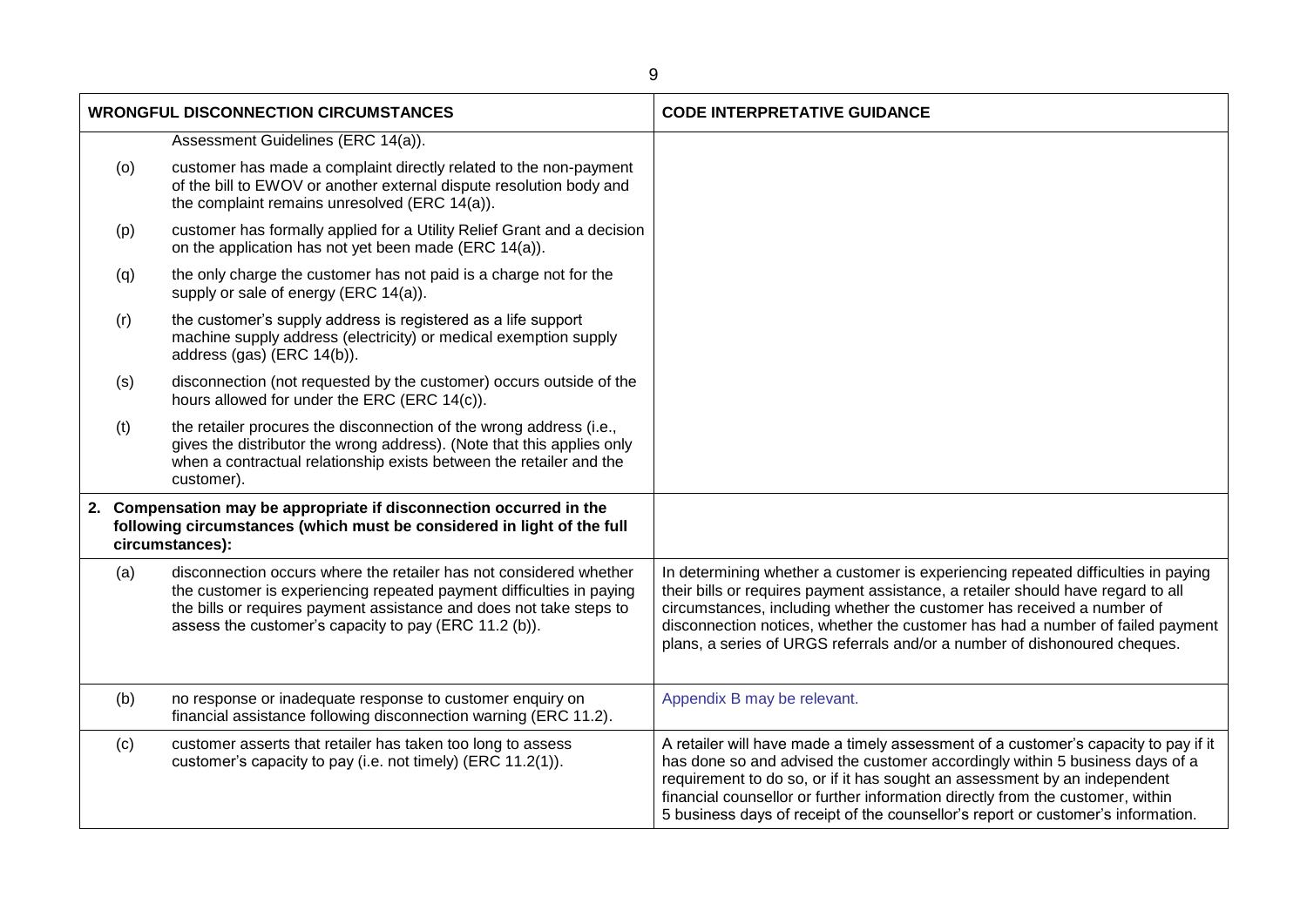|     | <b>WRONGFUL DISCONNECTION CIRCUMSTANCES</b>                                                                                                                                                |    | <b>CODE INTERPRETATIVE GUIDANCE</b>                                                                                                                                                                                                                                             |
|-----|--------------------------------------------------------------------------------------------------------------------------------------------------------------------------------------------|----|---------------------------------------------------------------------------------------------------------------------------------------------------------------------------------------------------------------------------------------------------------------------------------|
| (d) | customer asserts that retailer has not assessed information provided<br>to the retailer by the customer concerning their capacity to pay (ERC<br>$11.2(1)$ ).                              |    | A retailer will have assessed information provided by a customer about a<br>customer's capacity to pay if it is able to substantiate its procedures and actions<br>by providing a copy of:                                                                                      |
|     |                                                                                                                                                                                            |    | its applicable documented general assessment procedures, including<br>applicable hardship policies and procedures; and                                                                                                                                                          |
|     |                                                                                                                                                                                            |    | the assessment in respect of the particular customer (screen or systems-<br>based workings are adequate).                                                                                                                                                                       |
| (e) | customer asserts that retailer "inadequately" assessed capacity to<br>pay in endeavouring to make the assessment without advice from an<br>independent financial counsellor (ERC 11.2(1)). |    | In order to adequately assess the capacity to pay of a domestic customer without<br>advice from an independent financial counsellor, a retailer must:                                                                                                                           |
|     |                                                                                                                                                                                            |    | 1. Have the assessment made by its specialist credit assessors (rather than its<br>ordinary call centre staff) in cases where each of the following applies:                                                                                                                    |
|     |                                                                                                                                                                                            |    | the customer's debt is less than the upper limit able to be authorised by<br>the call centre, or the customer has had two or less failed instalment<br>plans in the prior 12 months;                                                                                            |
|     |                                                                                                                                                                                            |    | the customer indicates that she/he is unable to meet the instalments<br>under a plan proposed by usual processes of the retailer's call centre.<br>Such a plan must allow payments at fair and reasonable intervals.                                                            |
|     |                                                                                                                                                                                            |    | 2. Have the assessment made by its specialist hardship assessors in cases<br>where each of the following applies:                                                                                                                                                               |
|     |                                                                                                                                                                                            |    | the customer's debt is greater than the upper limit able to be authorised<br>by the call centre and the customer has had more than two failed<br>instalment plans in the prior 12 months;                                                                                       |
|     |                                                                                                                                                                                            |    | the customer indicates that they are unable to meet the instalments<br>under a plan proposed by usual processes of the retailer's call centre or<br>specialist credit assessors. Such a plan must allow payments at fair and<br>reasonable intervals.                           |
|     |                                                                                                                                                                                            | 3. | Be able to demonstrate that an assessment by a specialist credit assessor or<br>specialist hardship assessor was made after the assessor:                                                                                                                                       |
|     |                                                                                                                                                                                            |    | facilitated the receipt of as much information as the customer was<br>prepared to provide about any change in circumstances of the customer,<br>any short term or chronic social hardship of the customer and the<br>amount which the customer considers he/she is able to pay; |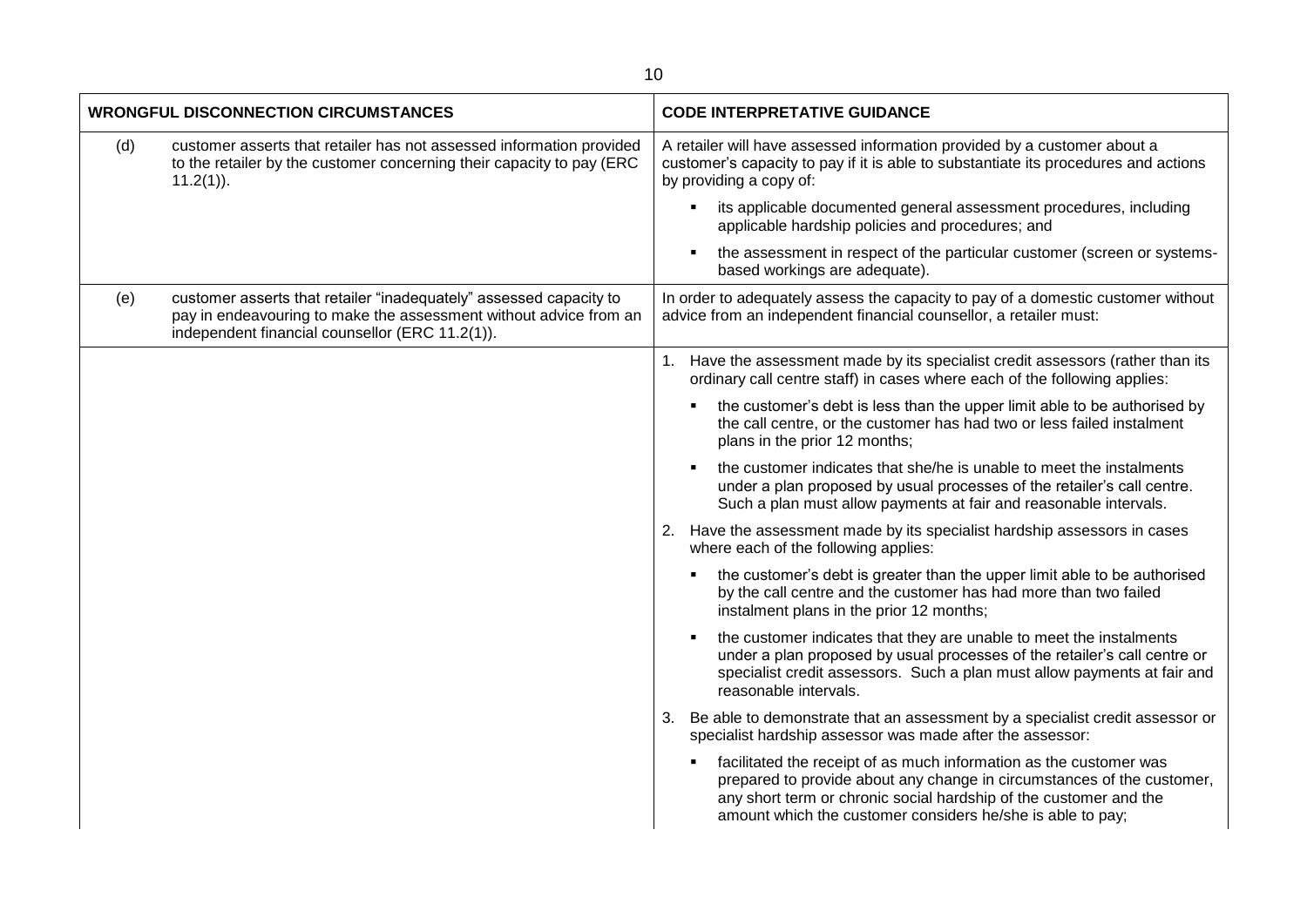|     | <b>WRONGFUL DISCONNECTION CIRCUMSTANCES</b>                                                                      | <b>CODE INTERPRETATIVE GUIDANCE</b>                                                                                                                                                                                                                                                                                                                                                                                                                             |
|-----|------------------------------------------------------------------------------------------------------------------|-----------------------------------------------------------------------------------------------------------------------------------------------------------------------------------------------------------------------------------------------------------------------------------------------------------------------------------------------------------------------------------------------------------------------------------------------------------------|
|     |                                                                                                                  | provided the customer with information regarding the Utility Relief Grant<br>and explained the eligibility criteria. If the customer advises they meet<br>one of the eligibility criteria, (taking into account the URGS operating<br>procedures), provide advice and assistance to the customer to make an<br>application;                                                                                                                                     |
|     |                                                                                                                  | considered the obligations under clause 12.2 of the Energy Retail Code<br>for the instalment plan to cover the customer's arrears (if any) and<br>estimated consumption during the plan; and                                                                                                                                                                                                                                                                    |
|     |                                                                                                                  | demonstrated that the final payment plan amount is reached taking into<br>account the above information. Such a payment plan must allow fair and<br>reasonable payments at fair and reasonable intervals.                                                                                                                                                                                                                                                       |
|     |                                                                                                                  | Requirements 1, 2 and 3 above are illustrated in the flow chart set out in<br>Appendix C. Retailers may adopt different (but similar) processes to reflect<br>different internal organisational structures which involve escalation of more<br>difficult assessments. Such processes should be discussed with the<br>Commission in order to establish whether they also would satisfy the<br>requirements of ERC clause 11.2(1).                                |
| (f) | dispute over what is a "reasonable assurance" that the customer is<br>willing to pay their bill (ERC 13.1(1)).   | A reasonable assurance of willingness to pay by a customer requires the<br>customer to agree to pay an amount as agreed in good faith with the retailer's<br>specialist credit or hardship team.                                                                                                                                                                                                                                                                |
| (g) | failure to contact customer in person or by telephone where<br>shortened collection cycle applies (ERC 13.1(f)). | Contact in person or by telephone could require: at least one telephone<br>call during business hours attempting to reach the customer;                                                                                                                                                                                                                                                                                                                         |
|     |                                                                                                                  | if a message was not able to be left in business hours with a reliable<br>adult or on an automated message service, at least two telephone calls<br>(attempting contact) outside business hours;                                                                                                                                                                                                                                                                |
|     |                                                                                                                  | for customers with a supply address in an urban area where telephone<br>contact has not been able to be made in either business or outside<br>business hours or the telephone number is not known to the retailer or<br>the telephone is disconnected -the sending of a letter by registered post<br>advising of the pending disconnection process (a visit to the premises is<br>unnecessary unless the customer is a "customer with insufficient<br>income"); |
|     |                                                                                                                  | for customers with a supply address outside an urban area where<br>telephone contact has not been able to be made in either business or                                                                                                                                                                                                                                                                                                                         |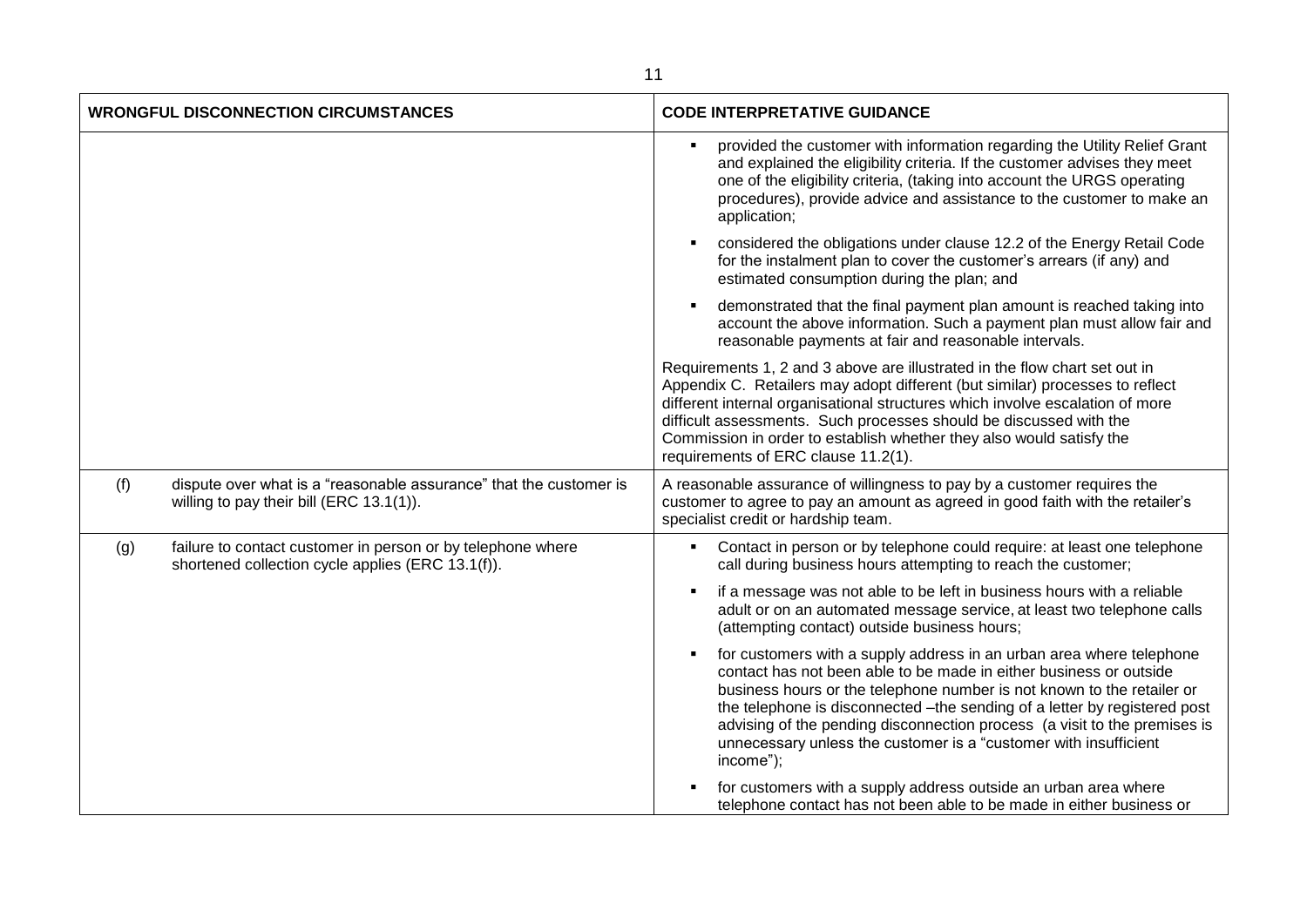| <b>WRONGFUL DISCONNECTION CIRCUMSTANCES</b> |                                                                                                                  | <b>CODE INTERPRETATIVE GUIDANCE</b>                                                                                                                                                                                                                                                                                                                                                                                                                                                                                                                                 |
|---------------------------------------------|------------------------------------------------------------------------------------------------------------------|---------------------------------------------------------------------------------------------------------------------------------------------------------------------------------------------------------------------------------------------------------------------------------------------------------------------------------------------------------------------------------------------------------------------------------------------------------------------------------------------------------------------------------------------------------------------|
|                                             |                                                                                                                  | outside business hours or the telephone number is not known to the<br>retailer or the telephone is disconnected - the sending of a letter by<br>registered post advising of the pending disconnection process.                                                                                                                                                                                                                                                                                                                                                      |
|                                             |                                                                                                                  | Appendix B will be relevant. "Registered post" has the meaning given to that<br>term by Australia Post.                                                                                                                                                                                                                                                                                                                                                                                                                                                             |
| (h)                                         | failure to pay bill was due to lack of sufficient income, but that was<br>not made known to retailer (ERC 13.2). | A retailer must also be able to demonstrate that it has facilitated the receipt of as<br>much useful and meaningful information as possible from the customer by<br>sensitively asking open-ended (and not leading) questions, in the course of a<br>sensitive, constructive dialogue. The retailer must be able to demonstrate the use<br>of phrases from appropriate dialogue scripts (for example by notes in computer<br>records of the discussions referring to dialogue scripts) which are consistent with<br>the tenor of the sample dialogue in Appendix D. |
| (i)                                         | for a customer with insufficient income, the retailer did not use "best                                          | Best endeavours to contact in person or by telephone could require:                                                                                                                                                                                                                                                                                                                                                                                                                                                                                                 |
|                                             | endeavours" to contact the customer in person or by telephone<br>(ERC 13.2).                                     | over a 2-3 day period and not more than a month prior to the<br>disconnection -                                                                                                                                                                                                                                                                                                                                                                                                                                                                                     |
|                                             |                                                                                                                  | at least one telephone call during business hours attempting to<br>$\bullet$<br>reach the customer;                                                                                                                                                                                                                                                                                                                                                                                                                                                                 |
|                                             |                                                                                                                  | if a message was not left in business hours with a reliable adult<br>$\bullet$<br>or on an automated telephone service, at least two telephone<br>calls (attempting contact) outside business hours;                                                                                                                                                                                                                                                                                                                                                                |
|                                             |                                                                                                                  | for customers with a supply address in an urban area -                                                                                                                                                                                                                                                                                                                                                                                                                                                                                                              |
|                                             |                                                                                                                  | where telephone contact has not been able to be made in either<br>business or outside business hours over $a 2 - 3$ day period and<br>not more than a month prior to the disconnection, the sending of<br>a letter by registered post advising of the pending disconnection<br>process                                                                                                                                                                                                                                                                              |
|                                             |                                                                                                                  | where the telephone number is not known to the retailer or the<br>$\bullet$<br>telephone is disconnected - the making of at least one attempt<br>to make contact by visit to the premises;                                                                                                                                                                                                                                                                                                                                                                          |
|                                             |                                                                                                                  | for customers with a supply address outside an urban area where<br>telephone contact has not been able to be made in either business or<br>outside business hours or the telephone number is not known to the<br>retailer or the telephone is disconnected - the sending of a letter by                                                                                                                                                                                                                                                                             |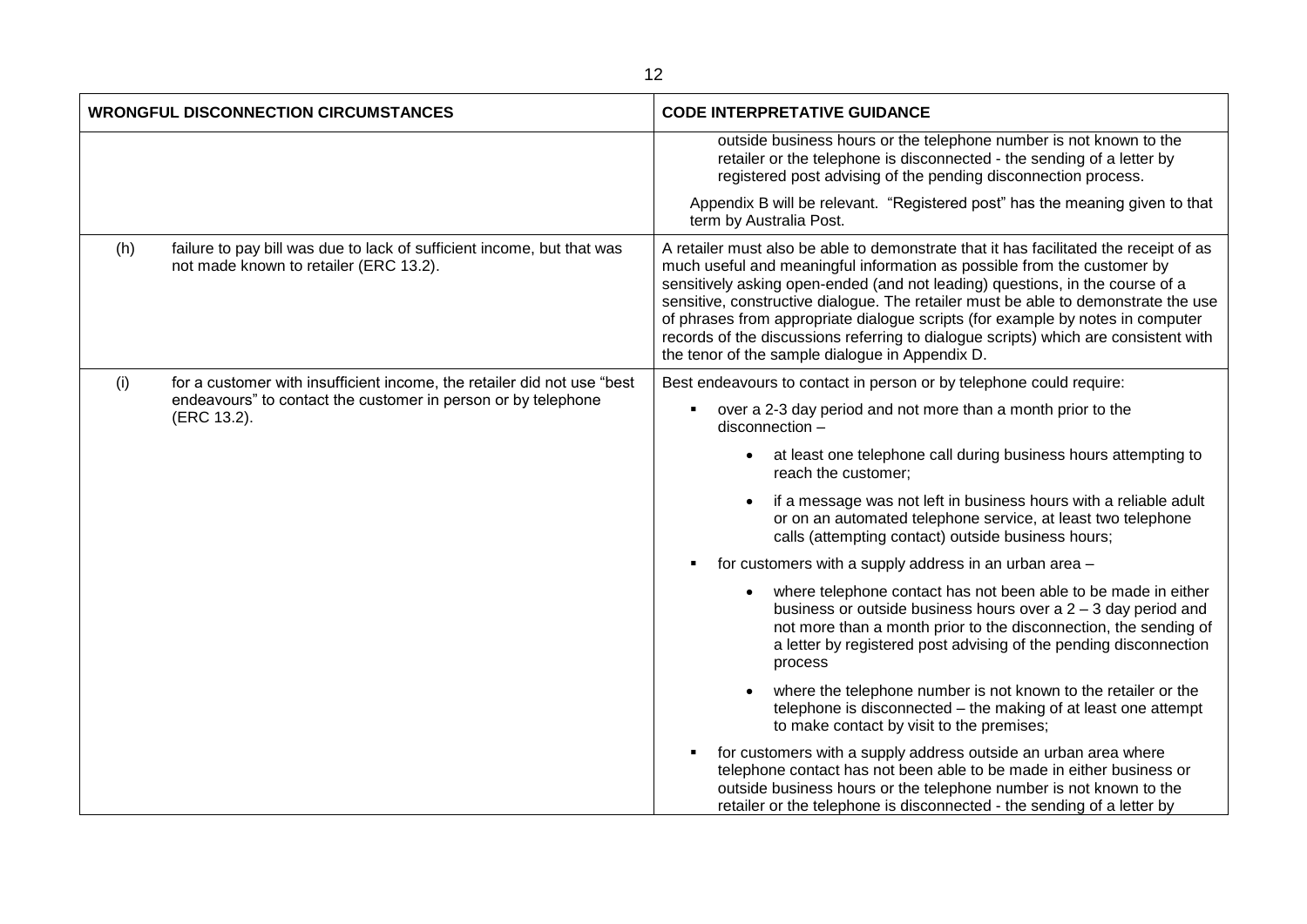| <b>WRONGFUL DISCONNECTION CIRCUMSTANCES</b> | <b>CODE INTERPRETATIVE GUIDANCE</b>                                                                     |
|---------------------------------------------|---------------------------------------------------------------------------------------------------------|
|                                             | registered post advising of the pending disconnection process.                                          |
|                                             | Urban area is defined as within 60 kilometres of the central business district. <sup>6</sup>            |
|                                             | Appendix B will be relevant. "Registered post" has the meaning given to that<br>term by Australia Post. |

 $^6$  For the avoidance of doubt, urban area is defined as within 60 kilometres of the Melbourne central business district. (Footnote added 8 August 2007)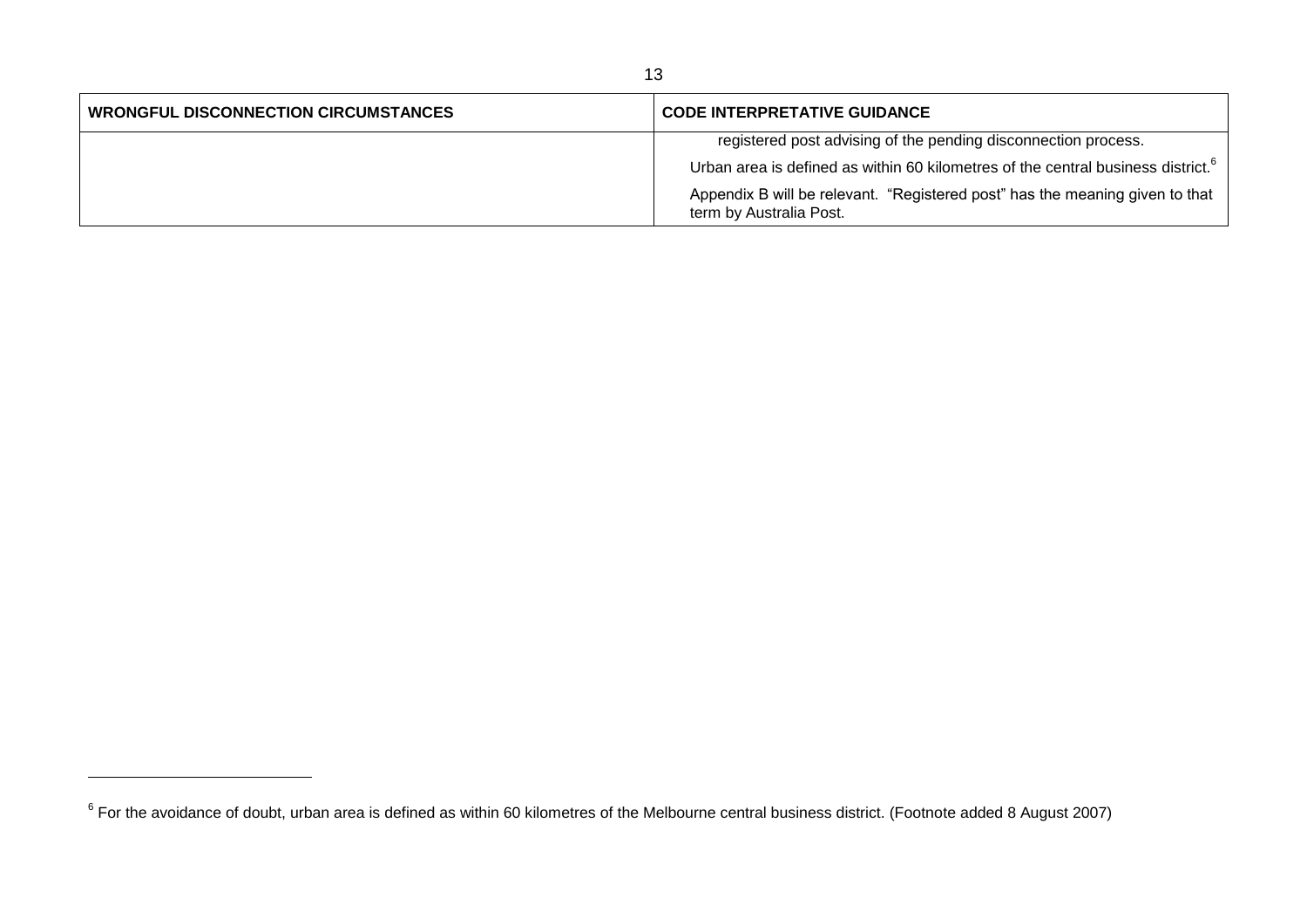## <span id="page-16-0"></span>**APPENDIX B - PROOF OF DESPATCH OF NOTICES, PHONE CONTACT AND VISITS**

For a retailer to satisfy the Energy Retail Code requirements about despatch of documents, contact by telephone and contact in person, the retailer must be able to demonstrate the following.

The retailer needs to be able to prove the relevant matter on the balance of probabilities.

#### **Despatch of notices**

A retailer must be able to show that it has a system in place for the distribution of documents and that the procedure was followed in the particular instance. This will involve, in appropriate cases, reference to computer records that a number of documents were in a category despatched, that the document relating to the customer was included in that batch or group and the system for posting such documents. This will need to include circumstances where customers have been given notices requesting access to meters and where proof is required of the date requested by the retailer for disconnection action to be taken by the distributor. Where registered post has been used, the retailer must retain the "proof of posting" document issued by Australia Post and record the Australia Post unique identification number for the document posted.

#### **Contact by telephone**

A retailer must be able to show that it has a system in place for the making and recording notes of calls, which include details of the retailer's caller, the date and time, the outcome of the call (not answered or answered), the essential details of any message left, the name of a person who took a message and details of any conversation conducted.

#### **Contact in person**

A retailer must be able to produce full particulars of any visit to a supply address or other face-to-face contact with a customer including place, date, time, details of discussion. The individual representative of the retailer who had the contact should be available to give evidence (at least for as long as she/he remains involved with the retailer).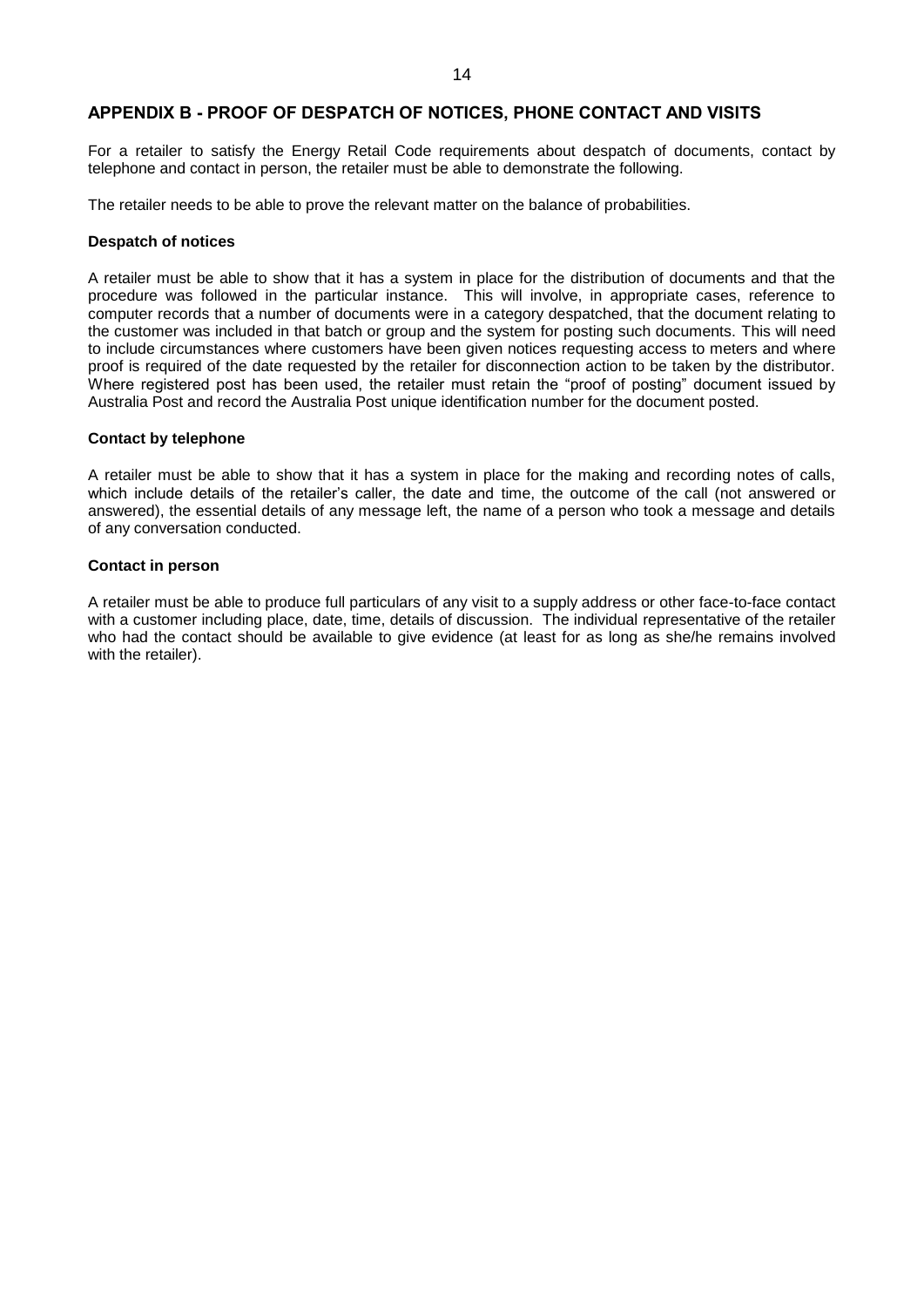## <span id="page-17-0"></span>**APPENDIX C - FLOW CHART – ERC 11.2(1)**

**Has the retailer "adequately" assessed capacity to pay without advice from an independent financial counsellor? (see ERC 11.2(1)) Note that retailers may adopt different (but similar) processes to reflect different internal organisational structures which involve escalation of more difficult assessments.**